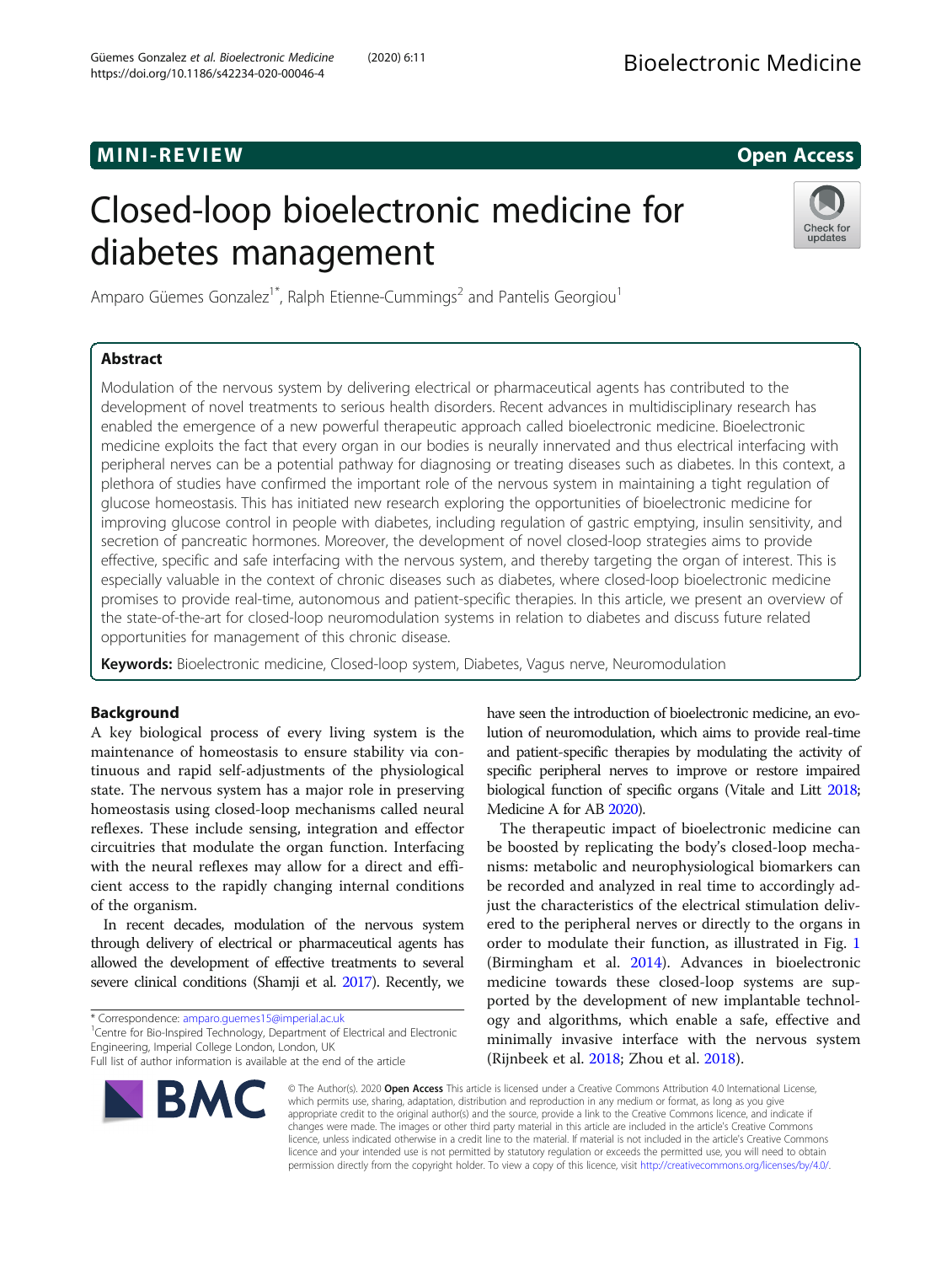<span id="page-1-0"></span>

Initial research on bioelectronic medicine focused on the use of neuromodulation for treating inflammatory diseases by interfering with the neuro-immune reflex (Levine et al. [2014;](#page-6-0) Sundman and Olofsson [2014](#page-6-0); Borovikova et al. [2000\)](#page-5-0). Previous research confirmed that electrical stimulation of the vagus nerve modulates the production of inflammatory cytokines, and ultimately reduces the uncontrolled inflammatory activity associated with several disorders. This strategy has successfully improved the treatment of rheumatoid arthritis and colitis in clinical trials (Koopman et al. [2014](#page-5-0)), encouraging the application of bioelectronic medicine for the management of other chronic and severe diseases such as diabetes.

Diabetes is a chronic metabolic disease caused by an impairment of the hormone insulin which results in elevated blood glucose. This disorder currently affects 422 million people worldwide and is forecast to be the 7th leading cause of death in 2030 (World Health Organization, Organization WH [2016\)](#page-6-0). Therapies involving insulin administration are indispensable for people with type 1 diabetes. For type 2, such therapies are sometimes used in early stages, and are critical at later stages of the disease. However, the costs associated with the insulin market are untenable, poised to reach \$39.13 billion by 2020 based on the 2016 market research report published by MarketsandMarkets (MarketsandMarkets [2016](#page-6-0)). Moreover, the American Diabetes Association reported in March 2018 that the total costs of treating people diagnosed with diabetes has risen to \$327 billion in 2017 from \$245 billion in 2012 (American Diabetes Association AD [2018](#page-5-0)). These figures reflect the impact of diabetes on society and encourage the development of new treatments to improve the control of glucose. The application of bioelectronic medicine to treat diabetes has been previously criticized by some members of the scientific community due to the complexity of the underlying biological processes and the lack of legitimacy of preliminary simulations (Lowe [2016](#page-6-0)). However, recent work demonstrates the important role of the vagus nerve in the pathophysiology of diabetes and its comorbidities (e.g. cardiovascular diseases), and supports the potential benefits of modulating the peripheral nerve signals to improve the metabolic dysregulation (Steculorum et al. [2016;](#page-6-0) Zhang and van den Pol [2016\)](#page-6-0).

### State of the art

The majority of research related to glucose control and neuromodulation has occurred in the context of metabolic disorders, specifically in the control of appetite and food intake in managing obesity (Aelen et al. [2008;](#page-5-0) Ruiz-Tovar et al. [2014;](#page-6-0) Ruiz-Tovar and Llavero [2016](#page-6-0); Sohbati and Toumazou [2015;](#page-6-0) Johnson and Wilson [2018](#page-5-0)). Direct stimulation of the gastric myoelectrical activity with gastric pacemakers, known as gastric pacing, is one of the most exploited techniques (Greenway and Zheng [2007](#page-5-0); Favretti et al. [2004](#page-5-0); Cha [2014\)](#page-5-0). For example, delivery of high frequency and short pulse width vagal stimulation in human clinical studies with the Transcend gastric pacemaker (Transneuronix, Mt. Arlington, NJ), inhibited the efferent vagal activity to the stomach (Greenway and Zheng [2007;](#page-5-0) Favretti et al. [2004](#page-5-0); Cigaina [2004](#page-5-0))., which caused an increased gastric distension and slowed gastric emptying. These changes led to earlier satiety, and eventually a reduction of food intake. The study reported a 20 to 40% of weight loss, depending on the patient. These findings on gastric pacing support further research on direct modulation of vagal activity known as vagal pacing. In relation to this, a human study in patients using vagus nerve stimulation to treat epilepsy reported a variety of responses, with slightly more than 50% of the patients losing between 5 and 10% of body weight (Burneo et al. [2002](#page-5-0)). More advanced strategies automatically modulate vagal activity in response to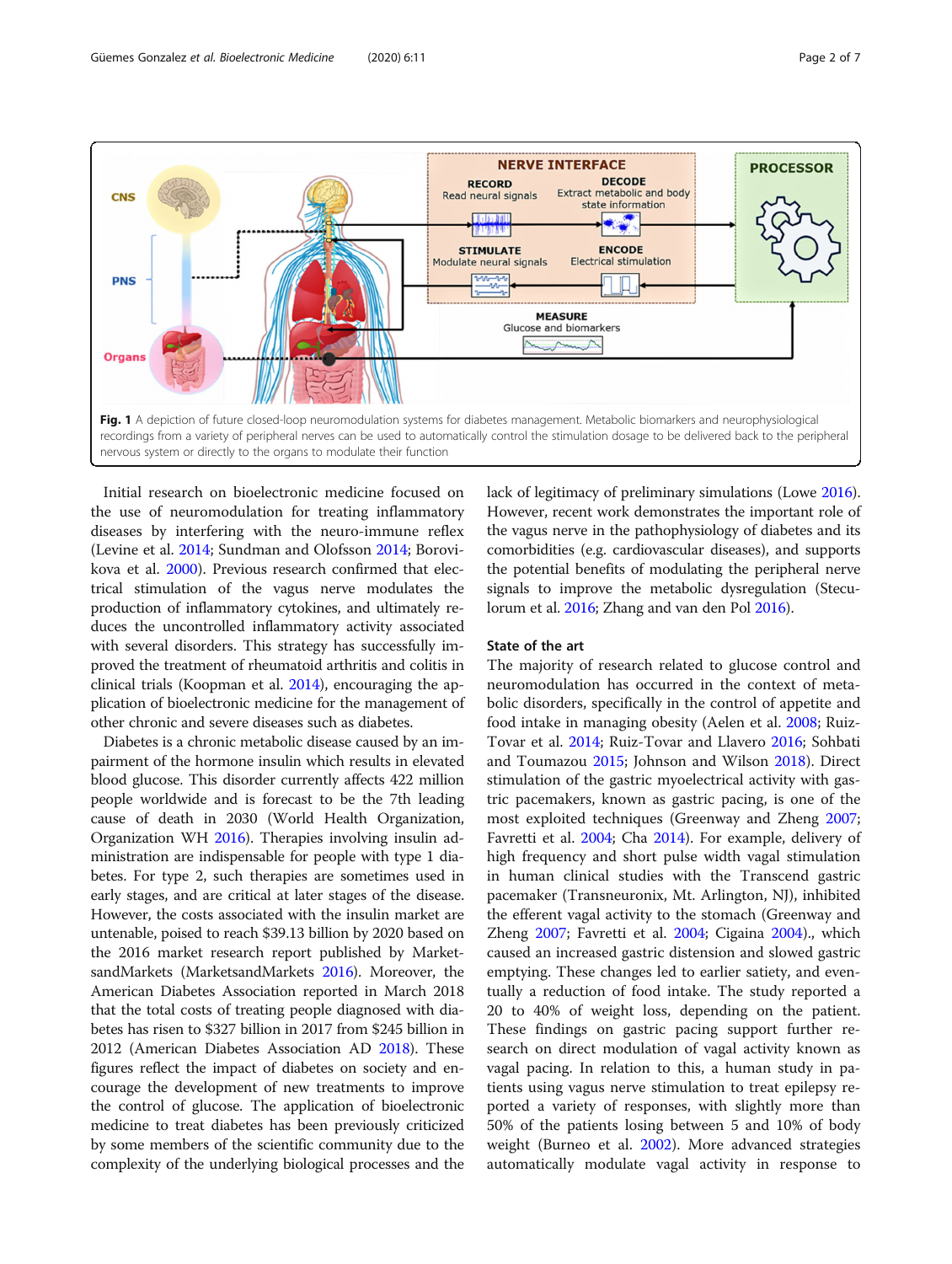stomach distension and/or presence of satiating hormones, among other markers (Apovian et al. [2017](#page-5-0); Shikora et al. [2015](#page-6-0); Sarr et al. [2012;](#page-6-0) de Lartigue [2016](#page-5-0); Yao et al. [2018;](#page-6-0) Cork [2018\)](#page-5-0). A recent study in rats successfully reported up to a 38% body weight reduction by delivering biphasic electric pulses based on the peristalsis measured on the stomach (Yao et al. [2018\)](#page-6-0).

Conversely, research on bioelectronic medicine for direct control of diabetes has emerged recently, with two main areas of interest: i) recording from the peripheral nerves to extract metabolic information and ii) modulating their electrical activity to improve glycaemic fluctuations. Regarding the former, recent work aims to use the vagus nerve as a glucometer to identify hypoglycaemic events from neural readings (Bedows [2018](#page-5-0); Masi et al. [2019](#page-6-0)). In fact, neural activity presents a negatively correlated response to glycemia (Masi et al. [2019](#page-6-0)). The complexity of the recorded data requires advanced strategies to identify and decode neural signals related to glycaemic levels. In particular, Masi et al. (2019) have developed a decoding algorithm that recreates blood glucose levels with high accuracy using regression models with regularization to avoid over-fitting (Masi et al. [2019\)](#page-6-0). Preliminary results are promising and encourage application of their method for glucose monitoring and control in the near future, especially for type 1 diabetes.

Selective electrical activation or blockade of specific vagal fibers to specific organs has been shown to be a way to impact different metabolic processes resulting in different glycaemic outcomes. Vagal blocking of afferent/efferent fibers has been experimentally achieved by direct transection of the vagus nerve (Meyers et al. [2016](#page-6-0)), however this methodology cannot be translated into clinical research in humans. As a result, ongoing research is focused on finding a combination of parameters that can selectively block specific fiber types, or the afferent/efferent traffic (Johnson and Wilson [2018\)](#page-5-0). One such technique uses high frequency stimulation targeting a variety of nerves and locations. For example, this strategy has shown to successfully block nerves conveying pain signals, making it an alternative efficient method to conventional spinal cord stimulation in the treatment of chronic pain (Kumar et al. [2018](#page-5-0)). As another example, Shikora et al. used intermittent vagal blocking at the level of the abdomen in people with type 2 diabetes, and reported a reduction in body weight and improvement of glycaemic control based on enhanced levels of HbA1c, which is a marker for diabetes development (Shikora et al. [2013](#page-6-0)). Further research has targeted the activity of the carotid sinus nerve (Sacramento et al. [2016;](#page-6-0) Sacramento et al. [2018;](#page-6-0) Conde and Guarino [2018](#page-5-0)). In this domain, Conde et al. successfully restored insulin sensitivity and glucose tolerance in people with type 2 diabetes by blocking the activity of the carotid sinus nerve

using kilohertz frequency alternating current (KHFAC) modulation (Sacramento et al. [2018](#page-6-0); Conde and Guarino [2018](#page-5-0)).

The impact of neurostimulation on type 1 diabetes has been less explored, but recent research from Guyot et al. (2019) suggests that stimulation of the pancreatic sympathetic nerves projecting to the pancreatic lymph nodes inhibits the progression of the disease, at least in mice (Guyot et al. [2019](#page-5-0)). Activation of these nerves with a stimulation frequency of 10 Hz and 450 μA amplitude resulted in a reduction of pro-inflammatory cytokines and of the proliferation of autoreactive T cells, therefore limiting the progression of the disease. Preliminary optimization of the stimulation parameters eliminated undesired effects such as blood flow alteration and axonal excitability exhaustion, hence allowing for therapeutic use.

It is also possible to directly stimulate the organs of interest to regulate their function. For example, acute electrical stimulation of the parenchyma tissue of the liver for 90 min resulted in a reduction of both fasting and postprandial glucose levels in the healthy state and type 1 and type 2 diabetic rats (Chen et al. [2010](#page-5-0)). Moreover, continuous stimulation for 8 h during 4 consecutive days not only resulted in decreased glucose levels in the three groups, but also delayed gastric empty and increased plasma glucagon-like peptide-1 (GLP-1) level. Adverse effects were not reported in either case, making it a feasible and safe approach for glycaemic control.

Finally, inflammation has been found to be related to obesity-induced insulin resistance in people with type 2 diabetes (Esser et al. [2015\)](#page-5-0), as inflammatory cytokines such as TNF can directly induce insulin resistance (Chang et al. [2019;](#page-5-0) GKS et al. [1996\)](#page-5-0). In addition, reduced vagal activity has been reported in these patients (Chang et al. [2019](#page-5-0)). As a result, modulation of the immune reflex arc using vagal activation might provide pathway to alleviate both the inflammatory and the metabolic dysregulation of these patients (Esser et al. [2015;](#page-5-0) Chang et al. [2019\)](#page-5-0).

#### Future directions

The studies cited above are examples of current applications of bioelectronic medicine in diabetes. However, there is a plethora of opportunity to target the processes and organs involved in the glucose-response reflex through modulation of the nervous system (Güemes and Georgiou [2018\)](#page-5-0). To begin with, recent research has given insight into neural control of the liver and its implication on the balance of hepatic glucose production and uptake (Yi et al. [2010;](#page-6-0) Van Den Hoek et al. [2008](#page-6-0); Kalsbeek et al. [2004;](#page-5-0) Matsuhisa et al. [2000](#page-6-0)). As a result, modulating the neural signals to the liver would reduce the risk of hypoglycaemic events, especially for type 1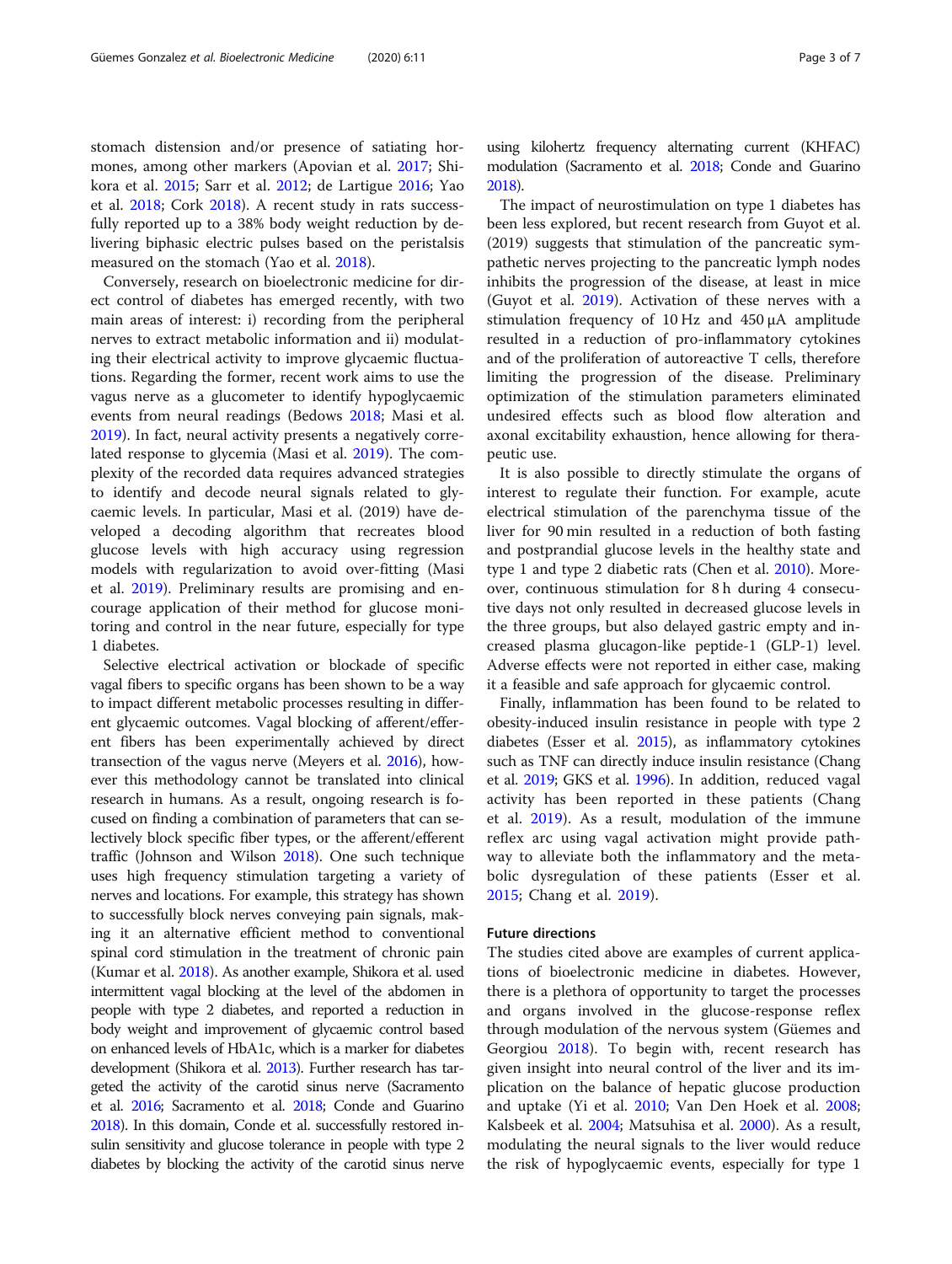diabetes, by enhancing endogenous glucose production, which would rapidly increase glucose levels.

Secretion of hormones from the pancreas is also under the control of the nervous system (Meyers et al. [2016](#page-6-0); Thorens [2011](#page-6-0); Ahrén [2000;](#page-5-0) Ahren et al. [1987\)](#page-5-0). These neural pathways could be modulated to regulate the secretion of insulin and glucagon in patients with type 2 diabetes and early stages of type 1 diabetes, where there are still a considerable number of β-cells intact. This can be particularly desirable in situations where glucose control in diabetic subjects is challenging, such as during exercise, which results in a decrease in glucose levels. Prompt inhibition of insulin secretion and a promotion of counterregulatory hormone secretion (such as glucagon) before starting exercise may also be used to improve control of glucose fluctuations and reduce the risk of hypoglycaemia.

Neuromodulation of pancreatic secretion could be further applied in patients with stem cell-derived β-cell transplants. This strategy has been found to improve glycaemic control in pre-clinical trials, but many challenges are yet to be resolved, including restoration of vascularization and neural innervation. Successful advances are being made in the former, but full restoration of the functionality of the transplanted islets is still far from optimal. To address this issue, Seicol et al. (2019) propose the development of biocircuit-augmented islet transplants containing mature, vascularized and neural innervated β-cells, where neurons will grow inside hydrogel-based micro tissue engineered neural network (micro-TENN) scaffolds (Seicol et al. [2019\)](#page-6-0). We proposed bringing this idea one step further and using closedloop neuromodulation of neural bio-circuits to restore the physiologic response to neural signalling that is present in healthy individuals (Güemes and Georgiou [2018](#page-5-0)).

Control of insulin sensitivity through neuromodulation, although generally relevant to type 2 diabetes, could be further extended for use in people with type 1 diabetes. These subjects require external injection of the insulin to lower glucose levels after a meal intake. Modulation of the neural pathways could increase the effect of this exogenous insulin in lowering blood glucose (i.e. insulin sensitivity) (Güemes et al. [2019](#page-5-0)).

The opportunities of closed-loop neuromodulation should not be restricted to treatment of early and late stage diabetes. Vagus nerve recordings, as previously demonstrated (Bedows [2018\)](#page-5-0), can also be used as a monitoring tool of the glycaemic state for early detection of the disease and to control its progression (Medicine A for AB [2020\)](#page-6-0).

Finally, it is crucial to consider the integration of this new strategy for glucose control with the systems that are currently implemented for diabetes management. In particular, closed-loop systems for insulin delivery, such as the artificial pancreas, are regarded as cutting-edge

technology in glucose management for diabetes (Ramli et al. [2019](#page-6-0); Taleb et al. [2019](#page-6-0); Kovatchev [2018;](#page-5-0) Saunders et al. [2019](#page-6-0); Herrero et al. [2019\)](#page-5-0). An artificial pancreas comprises a sensor for continuous glucose monitoring, an insulin pump and an algorithm that replicates the endocrine function of a healthy pancreas and calculates the optimal dose to be delivered based on the real-time glucose readings from the sensor. One of the most employed artificial pancreas systems is the Medtronic 670G (Medtronic, Northridge, CA, USA), which is approved by the US Food and Drug for use in people with type 1 diabetes over 14 years of age (PMA P130013: FDA Summary of Safety and Effectiveness Data [2013](#page-6-0)), and is also CE Mark approved for use in people over 7 years of age within Europe. Despite the improved glycaemic control recently reported in clinical trials (Brown et al. [2019](#page-5-0); Bailey et al. [2019](#page-5-0)), the system is still not fully autonomous and requires user input, especially during meal intake (Ramli et al. [2019](#page-6-0); Gingras et al. [2018](#page-5-0)). Incorporating the opportunities that bioelectronic medicine offers for diabetes will undoubtedly enable improved computation of the insulin doses, increased autonomy, and personalized glucose control.

#### Challenges

In this article, current and future opportunities for applying bioelectronic medicine for improving diabetes have been presented, all of which would further benefit from the incorporation of a "closed-loop" control of both the immune and metabolic reflexes. That said, some important challenges and advances must be addressed in order to translate these strategies into real closed-loop therapeutic approaches.

Selective activation of the specific neural fibers that target the biological processes of interest is a major requirement to minimize the risk of undesired activation of other tissues, organs, and processes. This entails the development of novel stimulation strategies and devices to allow access and modulation of the activity of individual fibers. Moreover, stimulation selectivity relies on having a clear picture of the anatomy of the peripheral nervous system, and of the role of the individual fibers in healthy and disease conditions. This challenge is related with the issue of transferability, not only between species, but also between nerves and tissues in the same species, arises from the anatomical and conduction differences among nerve fibers in the peripheral nervous system, which can affect their sensitivity and response to electrical stimulation (Günter et al. [2019\)](#page-5-0). For example, the pancreatic branch differs from the gastric-projecting neurons in that they have i) longer duration of action potentials, ii) longer after-hyperpolarization decay time, iii) smaller soma area and iv) larger diameter (Babic and Travagli [2016\)](#page-5-0). More research is needed to overcome this limitation, as only hypothetical extrapolation of the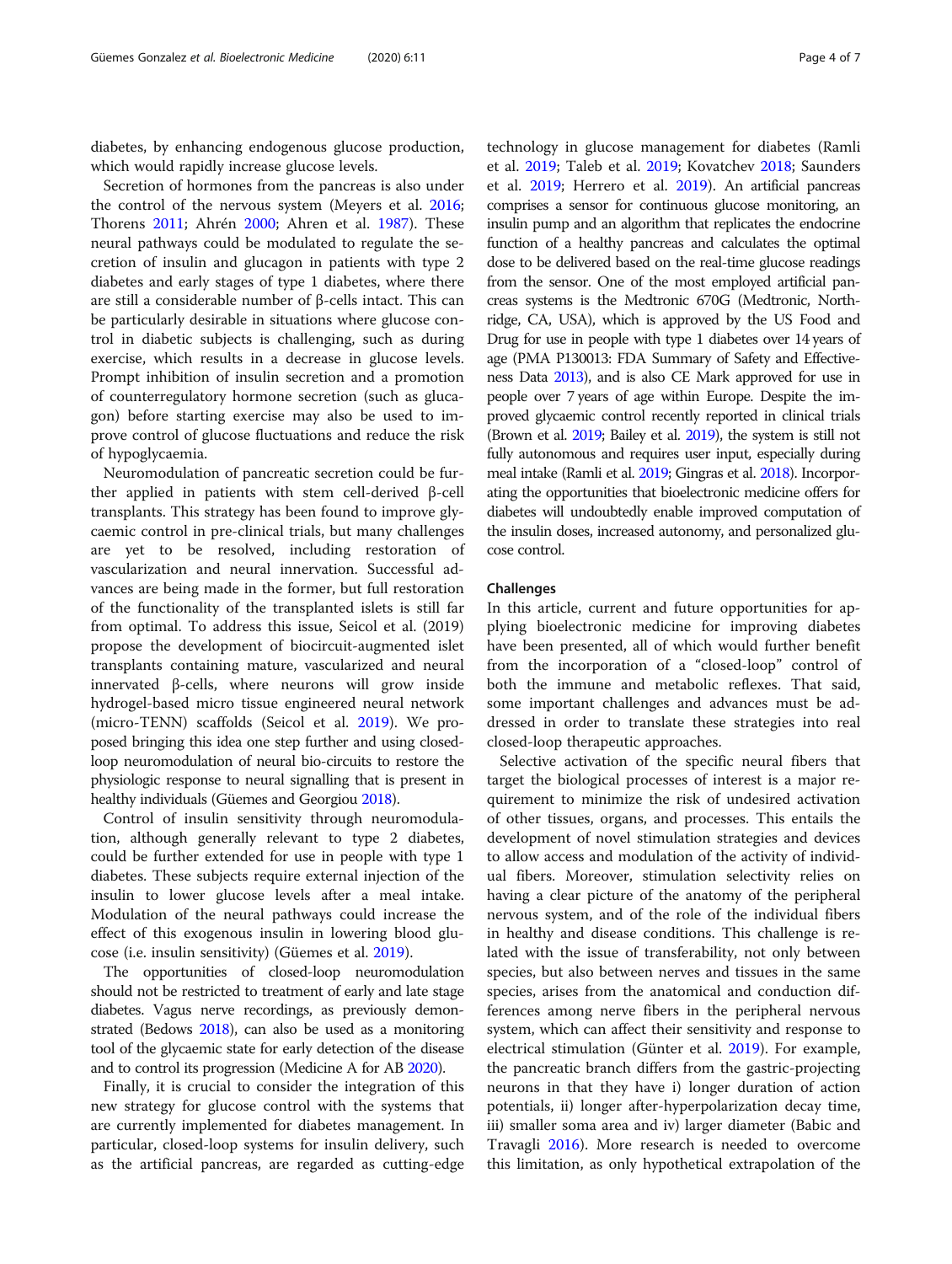results is possible due to a lack of studies providing a comprehensive view of the similarities/divergences of parameters between nerve fibers and species.

It is also necessary to acquire a better understanding of the electrode-nerve interface and the design of new electrode materials and fabrication strategies that ensure safety during stimulation, reliability during chronic recording, full biostability and biocompatibility with the surrounding tissue, and long term preservation of their functionality (Günter et al. [2019](#page-5-0); Walker et al. [2009](#page-6-0); Luan et al. [2014](#page-6-0); Zanos [2019\)](#page-6-0).

Improved neural decoding algorithms, coupled with advances in data analysis techniques, are allowing us to extract real-time information about the state of the nerve and the related organs (Vitale and Litt [2018;](#page-6-0) Zanos [2019](#page-6-0)). Combining the processing of these neural recordings with data acquired during continuous monitoring of other biomarkers, and capitalizing on machine learning algorithms, presents an ideal strategy to characterize the state of the biological processes of interest in great detail.

Current artificial pancreas systems also have several challenges that need to be addressed if they are to be used in conjunction with bioelectronic medicine. Among them, the delays in interstitial glucose sensing and hormonal subcutaneous absorption (Ramli et al. [2019;](#page-6-0) Taleb et al. [2019;](#page-6-0) Gingras et al. [2018;](#page-5-0) Herrero et al. [2017\)](#page-5-0), failures in the insulin pump (Meneghetti et al. [2018\)](#page-6-0), and glycaemic control during meals (Ramkissoon et al. [2018\)](#page-6-0) and exercise (Ramkissoon et al. [2020\)](#page-6-0) are the most critical. Despite these challenges, the use of the artificial pancreas is associated with high levels of satisfaction and quality of life, and reduced fear of hypoglycaemic events among the users (Ramli et al. [2019](#page-6-0)). Moreover, there are ongoing strategies for educating the users to understand and operate these closed-loop systems (Lewis [2018;](#page-6-0) Ehrmann et al. [2018](#page-5-0); Smeets et al. [2010\)](#page-6-0). These observations suggest that novel technology integrating closed-loop neuromodulation and metabolic systems will be efficiently implemented and successfully adopted by the diabetes community.

A final challenge involves integrating all the recordings and acquired information into patient-specific closedloop systems that adaptively adjust stimulation parameters to selectively drive nerve fiber functionality to achieve the desired state that restores or maintains homeostasis. To achieve this ultimate goal, innovative solutions for data transmission and storage, and power supply, are needed.

#### Conclusion

Closed-loop neuromodulation of metabolic dysfunction is a promising new pathway to treat diabetes, as conceptualized in Fig. [1.](#page-1-0) To fully exploit the potential benefits of bioelectronic medicine as a new form of therapy, however, medicine and technology should work in

synchrony. Advances in minimally invasive technology to reliably interface with the nervous system are needed to take us one step closer to using bioelectronic therapies for optimal metabolic control in daily life. Accordingly, it is crucial to fully understand the biological processes that underlie the glucose-response reflex to enable the creation of more efficient and safe systems. We believe that 1 day this will become a reality and provide personalized diagnostics and treatment for people with diabetes.

#### Abbreviations

GLP-1: Glucagon-like peptide-1; KHFAC: Kilohertz frequency alternating current; TENN: Tissue-engineered neural network

#### Acknowledgements

The authors would like to acknowledge the Rafael del Pino Foundation, the Broadcom Foundation and the EPSRC for supporting A. Güemes during this work.

#### Authors' contributions

AGG carried out the literature research and was a major contributor in writing the manuscript. PG and REC contributed in writing and reviewing the manuscript. All authors read and approved the final manuscript.

#### Authors' information

AGG received the B.S. degree in Biomedical Engineering from the Universidad Polit\'{e}cnica de Madrid (UPM), Madrid, Spain, in 2016, and the M.S. degree Biomedical Engineering from Imperial College London (ICL), London, UK, in 2017. She is currently a Ph.D. candidate in the Centre for Bio-Inspired Technology at Imperial College London. Her research interests lie in the fields of neurotechnology and diabetes treatment. In particular, she has worked in the design of physiological models of the pancreatic secretion and the development of glucose controllers for Type 1 diabetes management. Her PhD is focused on extending current models by including new insights into the neuro-pancreatic regulation through the application of bioelectronics medicine. PG received the M.Eng. degree in electrical and electronic engineering and the Ph.D. degree from Imperial College London (ICL), London, U.K., in 2004 and 2008, respectively. He is currently a Reader with the Department of Electrical and Electronic Engineering, ICL, where he is also the Head of the Bio- Inspired Metabolic Technology Laboratory, Centre for Bio-Inspired Technology. His research includes bio-inspired circuits and systems, CMOS based Lab-on-Chip technologies, and application of microelectronic technology to create novel medical devices. He has made significant contributions to integrated chemical-sensing systems in CMOS, conducting pioneering work on the development of ISFET sensors, which has enabled applications, such as point-of-care diagnostics and semiconductor genetic sequencing and has also developed the first bio-inspired artificial pancreas for treatment of type 1 diabetes using the silicon-beta cell. He received the IET Mike Sergeant Medal of Outstanding Contribution to Engineering in 2013. He is a member of the IET and serves on the BioCAS and Sensory Systems technical committees of the IEEE CAS Society. He is also the CAS representative on the IEEE Sensors council and the IEEE Distinguished Lecturer in Circuits and Systems.

REC received his B.Sc. in physics in 1988 from Lincoln University, Pennsylvania. He completed his M.S.E.E ('91) and PhD ('94) in electrical engineering at the University of Pennsylvania. Currently, Dr. Etienne-Cummings is a Professor and Chairman of Department of Electrical and Computer Engineering at Johns Hopkins University. He was the founding director of the Institute of Neuromorphic Engineering. He has served as Chairman of various IEEE Circuits and Systems (CAS) Technical Committees and was elected as a member of CAS Board of Governors. He also serves on numerous editorial boards and was recently appointed Deputy Editor in Chief for the IEEE Transactions on Biomedical Circuits and Systems. He is an IEEE Fellow and the recipient of the NSF's Career and Office of Naval Research Young Investigator Program Award. He was a Visiting African Fellow at U. Cape Town, Fulbright Fellowship Grantee, Eminent Visiting Scholar at U. Western Sydney and has also won numerous publication awards, most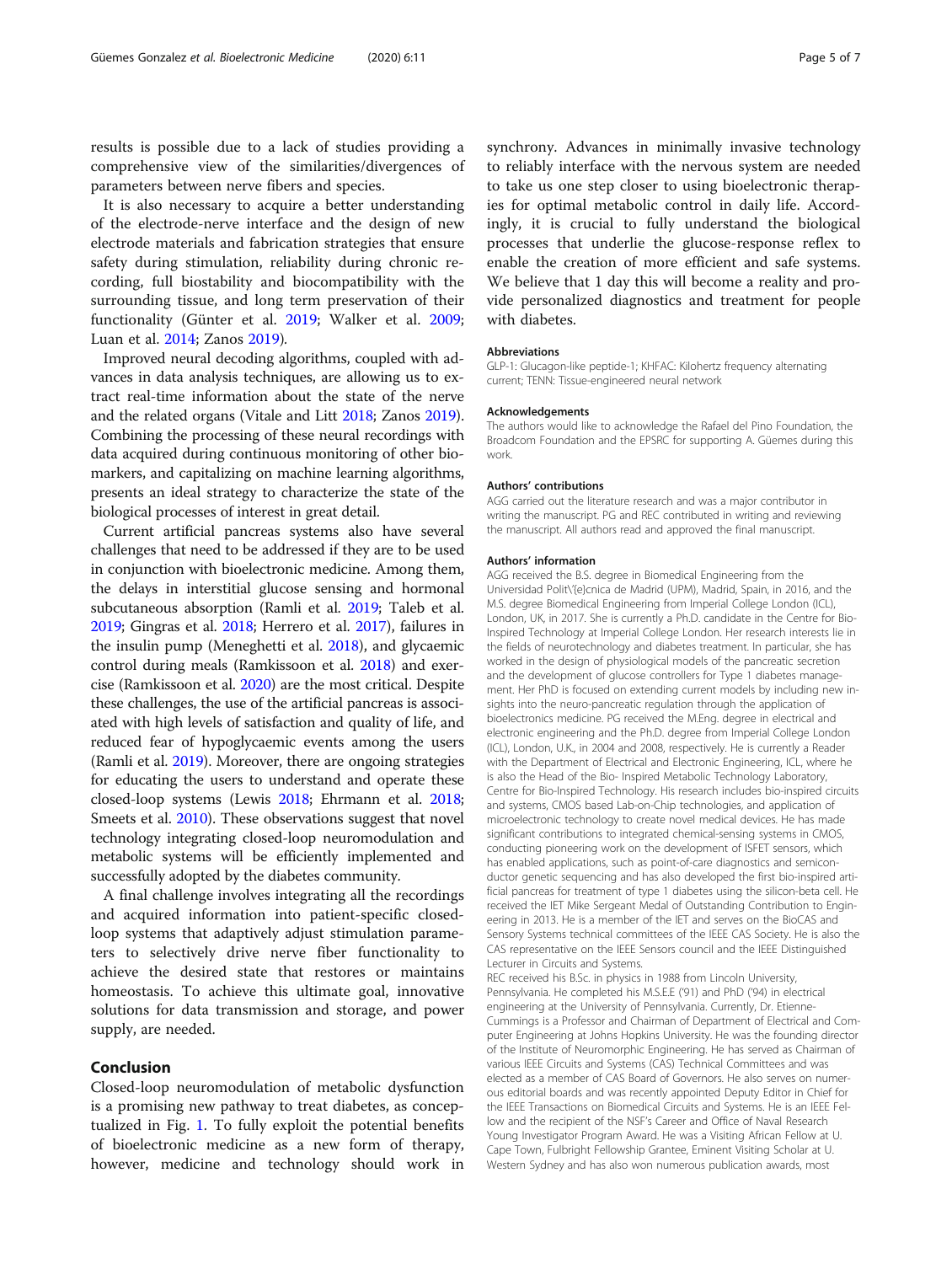<span id="page-5-0"></span>recently the 2012 Most Outstanding Paper of the IEEE Transaction on Neural Systems and Rehabilitation Engineering. He was also recently recognized as a ScienceMaker by the HistoryMakers, an African-American history archive. He has published over 220 peer reviewed article, 11 books/chapters and holds 10 patents/applications on his work.

#### Funding

Not applicable.

Availability of data and materials

Not applicable.

Ethics approval and consent to participate Not applicable.

Consent for publication

Not applicable.

#### Competing interests

The authors declare that they have no competing interests.

#### Author details

<sup>1</sup>Centre for Bio-Inspired Technology, Department of Electrical and Electronic Engineering, Imperial College London, London, UK. <sup>2</sup>Department of Electrical and Computer Engineering, Johns Hopkins University, Baltimore, USA.

#### Received: 14 February 2020 Accepted: 7 April 2020 Published online: 15 May 2020

#### References

- Aelen P, Neshev E, Cholette M, Crisanti K, Mitchell P, Debru E, et al. Manipulation of food intake and weight dynamics using retrograde neural gastric electrical stimulation in a chronic canine model. Neurogastroenterol Motil. 2008;20: 358–68. <https://doi.org/10.1111/j.1365-2982.2007.01027.x>.
- Ahrén B. Autonomic regulation of islet hormone secretion implications for health and disease. Diabetologia. 2000;43:393–410. [https://doi.org/10.1007/](https://doi.org/10.1007/s001250051322) [s001250051322](https://doi.org/10.1007/s001250051322).
- Ahren B, Veith RC, Taborsky GJ. Sympathetic nerve stimulation versus pancreatic norepinephrine infusion in the dog: 1) effects on basal release of insulin and glucagon. Endocrinology. 1987;121:323–331. doi[:https://doi.org/10.1210/](https://doi.org/10.1210/endo-121-1-323) [endo-121-1-323.](https://doi.org/10.1210/endo-121-1-323)
- American Diabetes Association AD. Economic Costs of Diabetes in the U.S. in 2017. Diabet Care. 2018;41:dci180007. [https://doi.org/10.2337/dci18-0007.](https://doi.org/10.2337/dci18-0007)
- Apovian CM, Shah SN, Wolfe BM, Ikramuddin S, Miller CJ, Tweden KS, et al. Twoyear outcomes of vagal nerve blocking (vBloc) for the treatment of obesity in the ReCharge trial. Obes Surg. 2017;27:169–76. [https://doi.org/10.1007/](https://doi.org/10.1007/s11695-016-2325-7) [s11695-016-2325-7.](https://doi.org/10.1007/s11695-016-2325-7)
- Babic T, Travagli RA. Neural control of the pancreas. Pancreapedia Exocrine Pancreas Knowl Base. 2016. [https://doi.org/10.3998/panc.2016.27.](https://doi.org/10.3998/panc.2016.27)
- Bailey TS, Bode BW, Buckingham BA, Forlenza GP, Pinhas-Hamiel O, Kaiserman K, et al. 1059-P: Glycemic Outcomes from the MiniMed ™ 670G System Pivotal Trials in Patients 2–75 Years of Age. Diabetes. 2019;68(Supplement 1):1059.
- Bedows A. When a nerve can be your glucometer. Substrate. 2018; [https://](https://medium.com/the-substrate/when-a-nerve-can-be-your-glucometer-3a198e4da4f3) [medium.com/the-substrate/when-a-nerve-can-be-your-glucometer-3a198e4](https://medium.com/the-substrate/when-a-nerve-can-be-your-glucometer-3a198e4da4f3) [da4f3](https://medium.com/the-substrate/when-a-nerve-can-be-your-glucometer-3a198e4da4f3). Accessed 19 Nov 2018.
- Birmingham K, Gradinaru V, Anikeeva P, Grill WM, Pikov V, McLaughlin B, et al. Bioelectronic medicines: a research roadmap. Nat Rev Drug Discov. 2014;13: 399–400. [https://doi.org/10.1038/nrd4351.](https://doi.org/10.1038/nrd4351)
- Borovikova LV, Ivanova S, Zhang M, Yang H, Botchkina GI, Watkins LR, et al. Vagus nerve stimulation attenuates the systemic inflammatory response to endotoxin. Nature. 2000;405:458.
- Brown SA, Kovatchev BP, Raghinaru D, Lum JW, Buckingham BA, Kudva YC, et al. Six-month randomized, multicenter tri al of closed-loop control in type 1 diabetes. N Engl J Med. 2019;381:1707–17. [https://doi.org/10.1056/](https://doi.org/10.1056/NEJMoa1907863) [NEJMoa1907863](https://doi.org/10.1056/NEJMoa1907863).
- Burneo JG, Faught E, Knowlton R, Morawetz R, Kuzniecky R. Weight loss associated with vagus nerve stimulation. Neurology. 2002;59:463–4.
- Cha R. Updates on gastric electrical stimulation to treat obesity: systematic review and future perspectives. World J Gastrointest Endosc. 2014;6:419.
- Chang EH, Chavan SS, Pavlov VA. Cholinergic Control of Inflammation, Metabolic Dysfunction, and Cognitive Impairment in Obesity-Associated Disorders:

Mechanisms and Novel Therapeutic Opportunities. Front Neurosci. 2019;13: 263. <https://doi.org/10.3389/fnins.2019.00263>.

- Chen J, Pasricha PJ, Yin J, Lin L, Chen JDZ. Hepatic electrical stimulation reduces blood glucose in diabetic rats. Neurogastroenterol Motil. 2010;22:1109–e286. <https://doi.org/10.1111/j.1365-2982.2010.01556.x>.
- Cigaina V. Long-term follow-up of gastric stimulation for obesity: the Mestre 8 year experience. Obes Surg. 2004;14(Suppl 1):S14–22. [https://doi.org/10.1007/](https://doi.org/10.1007/bf03342133) [bf03342133.](https://doi.org/10.1007/bf03342133)
- Conde SV, Guarino MP. Targeting bioelectronically the carotid sinus nerve in type 2 diabetes: strengths, drawbacks and challenges for the future. Bioelectron Med. 2018;1:167–70. [https://doi.org/10.2217/bem-2018-0007.](https://doi.org/10.2217/bem-2018-0007)
- Cork SC. The role of the vagus nerve in appetite control: implications for the pathogenesis of obesity. J Neuroendocrinol. 2018;30:e12643. [https://doi.org/](https://doi.org/10.1111/jne.12643) [10.1111/jne.12643.](https://doi.org/10.1111/jne.12643)
- de Lartigue G. Role of the vagus nerve in the development and treatment of dietinduced obesity. J Physiol. 2016;594:5791–815. [https://doi.org/10.1113/JP271538.](https://doi.org/10.1113/JP271538)
- Ehrmann D, Kulzer B, Schipfer M, Lippmann-Grob B, Haak T, Hermanns N. Efficacy of an education program for people with diabetes and insulinpumptreatment(INPUT): results from a randomized controlled trial. Diabetes Care. 2018;41:2453–62.
- Esser N, Paquot N, Scheen AJ. Anti-inflammatory agents to treat or prevent type 2 diabetes, metabolic syndrome and cardiovascular disease. Expert Opin Investig Drugs. 2015;24:283–307. [https://doi.org/10.1517/13543784.2015.](https://doi.org/10.1517/13543784.2015.974804) [974804](https://doi.org/10.1517/13543784.2015.974804).
- Favretti F, De Luca M, Segato G, Busetto L, Ceoloni A, Magon A, et al. Treatment of morbid obesity with the transcend® implantable gastric stimulator (IGS®): a prospective survey. Obes Surg. 2004;14:666–70.
- Gingras V, Taleb N, Roy-Fleming A, Legault L, Rabasa-Lhoret R. The challenges of achieving postprandial glucose control using closed-loop systems in patients with type 1 diabetes. Diabetes Obes Metab. 2018;20:245–56. [https://doi.org/](https://doi.org/10.1111/dom.13052) [10.1111/dom.13052.](https://doi.org/10.1111/dom.13052)
- GKS H, Peraldi P, Budavari A, Ellis R, White MF, Spiegelman BM. IRS-1-Mediated Inhibition of Insulin Receptor Tyrosine Kinase Activity in TNF-alpha- and Obesity-Induced Insulin Resistance. Science. 1996;271:665–70.
- Greenway F, Zheng J. Electrical stimulation as treatment for obesity and diabetes. J Diabetes Sci Technol. 2007;1:251–9. [https://doi.org/10.1177/](https://doi.org/10.1177/193229680700100216) [193229680700100216](https://doi.org/10.1177/193229680700100216).
- Güemes A, Georgiou P. Review of the role of the nervous system in glucose homoeostasis and future perspectives towards the management of diabetes. Bioelectron Med. 2018;4:9. [https://doi.org/10.1186/s42234-018-0009-4.](https://doi.org/10.1186/s42234-018-0009-4)
- Güemes A, Herrero P, Georgiou P. A novel glucose controller using insulin sensitivity modulation for Management of Type 1 diabetes. Int Symp Circuits Syst. 2019;1–5. <https://doi.org/10.1109/ISCAS.2019.8702535>.
- Günter C, Delbeke J, Ortiz-Catalan M. Safety of long-term electrical peripheral nerve stimulation: review of the state of the art. J Neuroeng Rehabil. 2019;16: 13 [http://www.ncbi.nlm.nih.gov/pubmed/30658656.](http://www.ncbi.nlm.nih.gov/pubmed/30658656) Accessed 19 Aug 2019.
- Guyot M, Simon T, Ceppo F, Panzolini C, Guyon A, Lavergne J, et al. Pancreatic nerve electrostimulation inhibits recent-onset autoimmune diabetes. Nat Biotechnol. 2019. [https://doi.org/10.1038/s41587-019-0295-8.](https://doi.org/10.1038/s41587-019-0295-8)
- Herrero P, Bondia J, Adewuyi O, Pesl P, El-Sharkawy M, Reddy M, et al. Enhancing automatic closed-loop glucose control in type 1 diabetes with an adaptive meal bolus calculator – in silico evaluation under intra-day variability. Comput Methods Prog Biomed. 2017;146:125–31. [https://doi.org/10.1016/J.CMPB.2017.05.010.](https://doi.org/10.1016/J.CMPB.2017.05.010)
- Herrero P, El-Sharkawy M, Daniels J, Jugnee N, Uduku CN, Reddy M, et al. The bio-inspired artificial pancreas for type 1 diabetes control in the home: system architecture and preliminary results. J Diabetes Sci Technol. 2019;13: 1017–25. [https://doi.org/10.1177/1932296819881456.](https://doi.org/10.1177/1932296819881456)
- Johnson RL, Wilson CG. A review of vagus nerve stimulation as a therapeutic intervention. J Inflamm Res. 2018;11:203–13. <https://doi.org/10.2147/JIR.S163248>.
- Kalsbeek A, La Fleur S, Van Heijningen C, Buijs RM. Suprachiasmatic GABAergic inputs to the paraventricular nucleus control plasma glucose concentrations in the rat via sympathetic innervation of the liver. J Neurosci. 2004;24:7604–13.
- Koopman FA, Schuurman PR, Vervoordeldonk MJ, Tak PP. Vagus nerve stimulation: a new bioelectronics approach to treat rheumatoid arthritis? Best Pract Res Clin Rheumatol. 2014;28:625–35. [https://doi.org/10.1016/J.BERH.](https://doi.org/10.1016/J.BERH.2014.10.015) [2014.10.015.](https://doi.org/10.1016/J.BERH.2014.10.015)
- Kovatchev B. Automated closed-loop control of diabetes: the artificial pancreas. Bioelectron Med. 2018;4:14. [https://doi.org/10.1186/s42234-018-0015-6.](https://doi.org/10.1186/s42234-018-0015-6)
- Kumar V, Prusik J, Lin Y, Hwang R, Feustel P, Pilitsis JG. Efficacy of alternating conventional stimulation and high frequency stimulation in improving spinal cord stimulation outcomes: a pilot study. Neuromodulation. 2018;21:466–71.